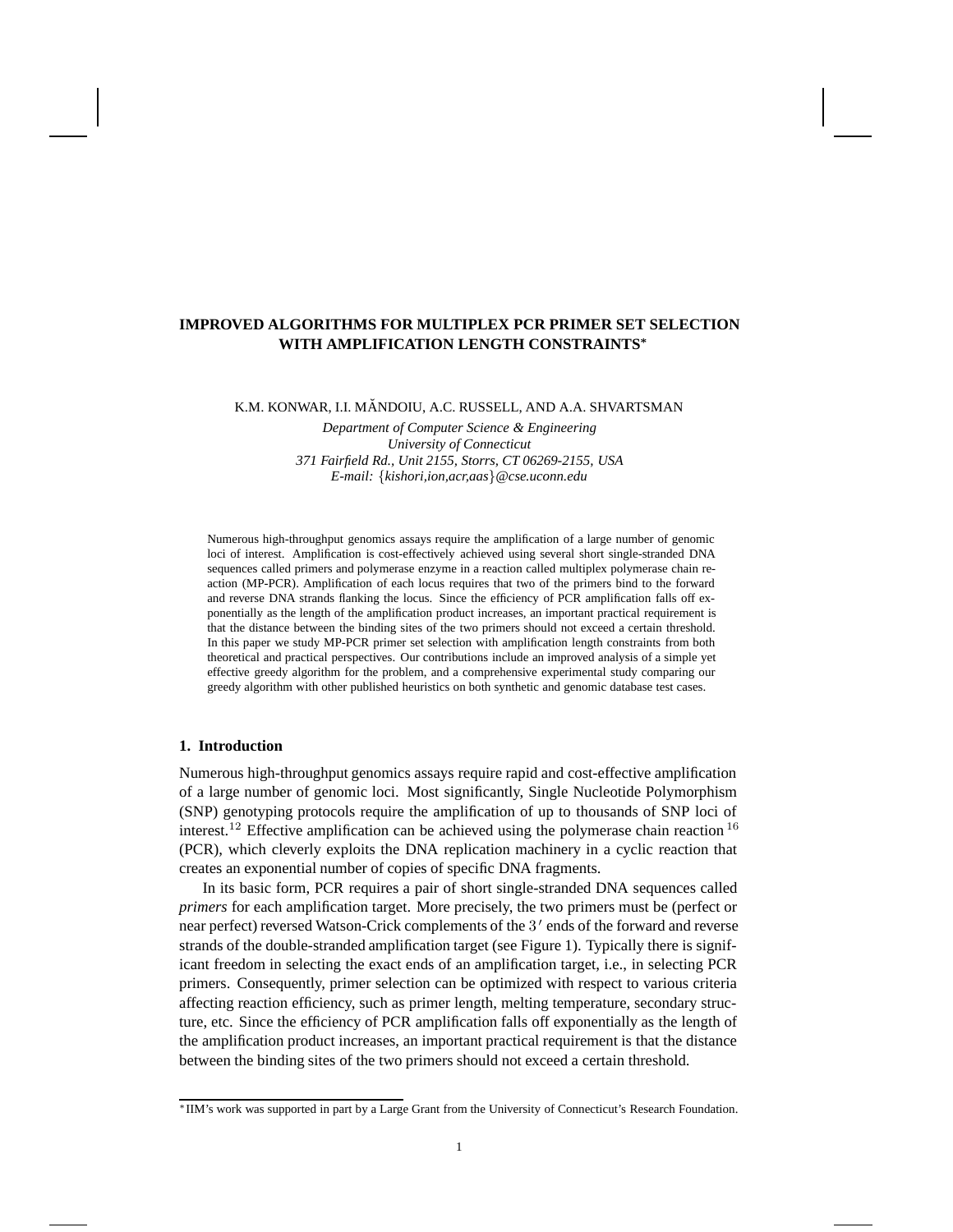*Multiplex PCR* (MP-PCR) is a variant of PCR in which multiple DNA fragments are amplified simultaneously. While MP-PCR is still making use of two oligonucleotide primers to define the boundaries of each amplification fragment, a primer may now participate in the amplification of multiple targets. A primer set is feasible as long as it contains a pair of primers that amplify each target. Note that MP-PCR amplified targets may include unintended amplification products and are available only as a mixture. However, this is not limiting the use of MP-PCR in applications such as SNP genotyping, since allelic discrimination methods (typically hybridization based) are not significantly affected by the presence of a small number of undesired amplification products, and can be applied directly to mixtures of amplified SNP loci.<sup>12</sup>

Much of the previous work on PCR primer selection has focused on single primer pair optimization with respect to the above biochemical criteria. This line of work has resulted in the release of several robust software tools for primer pair selection, the best known of which is the Primer3 package.<sup>19</sup> In the context of multiplex PCR, an important optimization objective is to minimize the total number of primers,  $4,17$  since reducing the number of primers reduces assay cost, increases amplification efficiency by enabling higher effective concentration of the primers, and minimizes unintended amplification. Pearson et  $al<sup>18</sup>$  were the first to consider minimizing the number of primers in their optimal primer cover problem formulation: given a set of n DNA sequences and an integer  $\ell$ , find the minimum number of  $\ell$ -mers that cover all sequences. They proved that the primer cover problem is as hard to approximate as set cover (i.e., not approximable within a factor better than  $(1 - o(1))O(\log n)$  unless NP  $\subseteq$  TIME $(n^{O(\log \log n)})^5$ , and that the classical greedy set cover algorithm achieves an approximation factor of  $O(\log n)$ .

The problem formulation in Pearson et al.<sup>18</sup> decouples the selection of forward and reverse primers, and, in particular, cannot explicitly enforce bounds on PCR amplification length. Such bounds can be enforced only by conservatively defining the allowable primer binding regions. For example, in order to guarantee a distance of L between the forward and reverse primer binding sites around a SNP, one should confine the search to primers binding within  $L/2$  nucleotides on each side of the SNP locus. Since this approach reduces the number of feasible candidate primer pairs by a factor of almost  $2$ ,  $\alpha$  it may lead to significant sub-optimality in the total number of primers needed to amplify all given SNP loci.

Motivated by the requirement of unique PCR amplification in synthesis of spotted microarrays, Fernandes and Skiena<sup>6</sup> introduced an elegant *minimum multi-colored subgraph* formulation for the primer selection problem, in which each candidate primer is represented as a graph node and each two primers that feasibly amplify a desired locus define an edge "colored" by the locus number. Minimizing the number of PCR primers reduces to finding a minimum subset of the nodes inducing edges of all possible colors. Unfortunately, approximating the minimum multi-colored subgraph appears to be difficult.<sup>7</sup> The best approximation factor derived via this reduction is currently  $O(L \log n)$ , where n is the number of amplification loci and L is the upperbound on the PCR amplification length.  $^{11}$ 

<sup>&</sup>lt;sup>a</sup>E.g., assuming that all DNA  $\ell$ -mers can be used as primers, out of the  $(L-\ell+1)(L-\ell+2)/2$  pairs of forward and reverse  $\ell$ -mers that can feasibly amplify a SNP locus, only  $(L - \ell + 1)^2/4$  have both  $\ell$ -mers within  $L/2$ bases of this locus.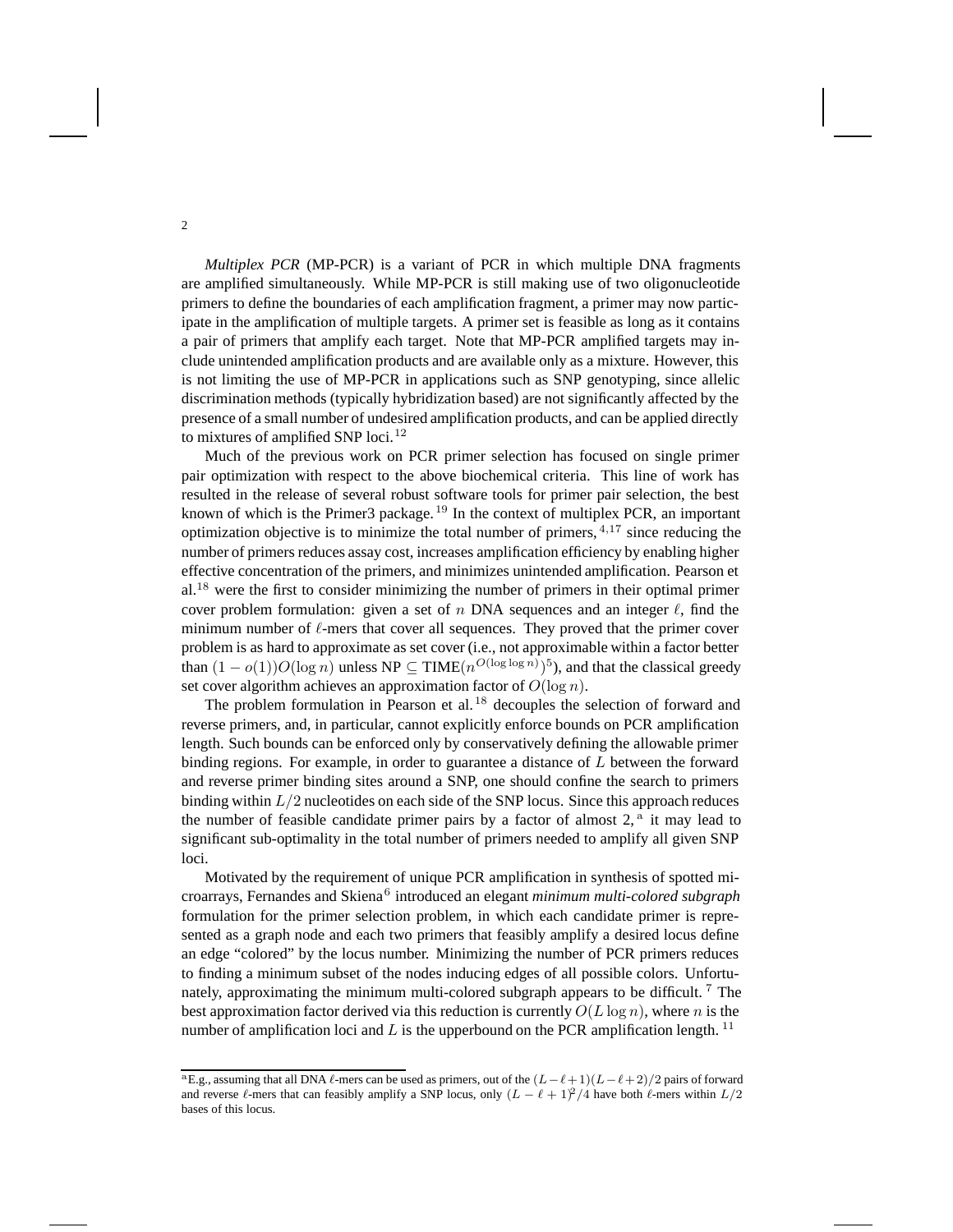

Figure 1. Strings  $f^i$  and  $r^i$  consist of the  $L - x - \ell$  DNA bases immediately preceding in  $3' - 5'$  order the  $i$ -th amplification locus along the forward (respectively reverse) DNA genomic sequence, where  $L$  is the given threshold on PCR amplification length,  $\ell$  is the primer length, and x is the length of an amplification locus ( $x = 1$ ) for SNP genotyping). If forward and reverse PCR primers cover  $f^i$  and  $r^i$  at positions t and t' respectively, then PCR amplification product length is equal to  $[2(L - x - \ell) + x] - [(t - 1) + (t' - 1)]$ . This is no larger than L if an only  $t + t' \geq L' + 1$ , where  $L' = (L - x - \ell) - (\ell - 1)$ .

Recently, $11$  we have introduced a new string-pair covering formulation for MP-PCR primer set selection with amplification length constraints problem, proving that a modification of the classical greedy algorithm for set cover achieves an approximation factor of  $1 + \ln(nL)$ . In this paper we make two important contributions:

- Theoretically, we give an improved analysis of the greedy algorithm and show that it guarantees an approximation factor of  $1 + \ln(\Delta)$ , where  $\Delta$  is the maximum "coverage gain" of a primer. The value of  $\Delta$  is never more than  $nL$ , and in practice it is up to orders of magnitude smaller. The improved approximation is achieved using a novel framework for formulating and analyzing greedy algorithms based on monotonic potential functions. Our potential function technique generalizes several results for the classical set cover problem and its variants, <sup>1,2,9,15,20</sup> and is of interest in its own right.
- On the practical side, we give the results of a comprehensive experimental study comparing our greedy algorithm with other heuristics proposed in the literature. Experiments on both synthetic and public genomic database test cases show that our greedy algorithm obtains significant reductions in the number of primers with highly scalable running time.

The rest of the paper is organized as follows. In next section we introduce notations and give a formal problem definition. In Section 3 we describe the greedy algorithm, give its performance analysis, and discuss practical implementation issues. Finally, we present experimental results in Section 4 and conclude in Section 5.

## **2. Notations and Problem Formulation**

Let  $\Sigma = \{A, C, G, T\}$  be the four nucleotide DNA alphabet. We denote by  $\Sigma^*$  the set of strings over  $\Sigma$ , and by |s| the length of string  $s \in \Sigma^*$ . For a string s and an integer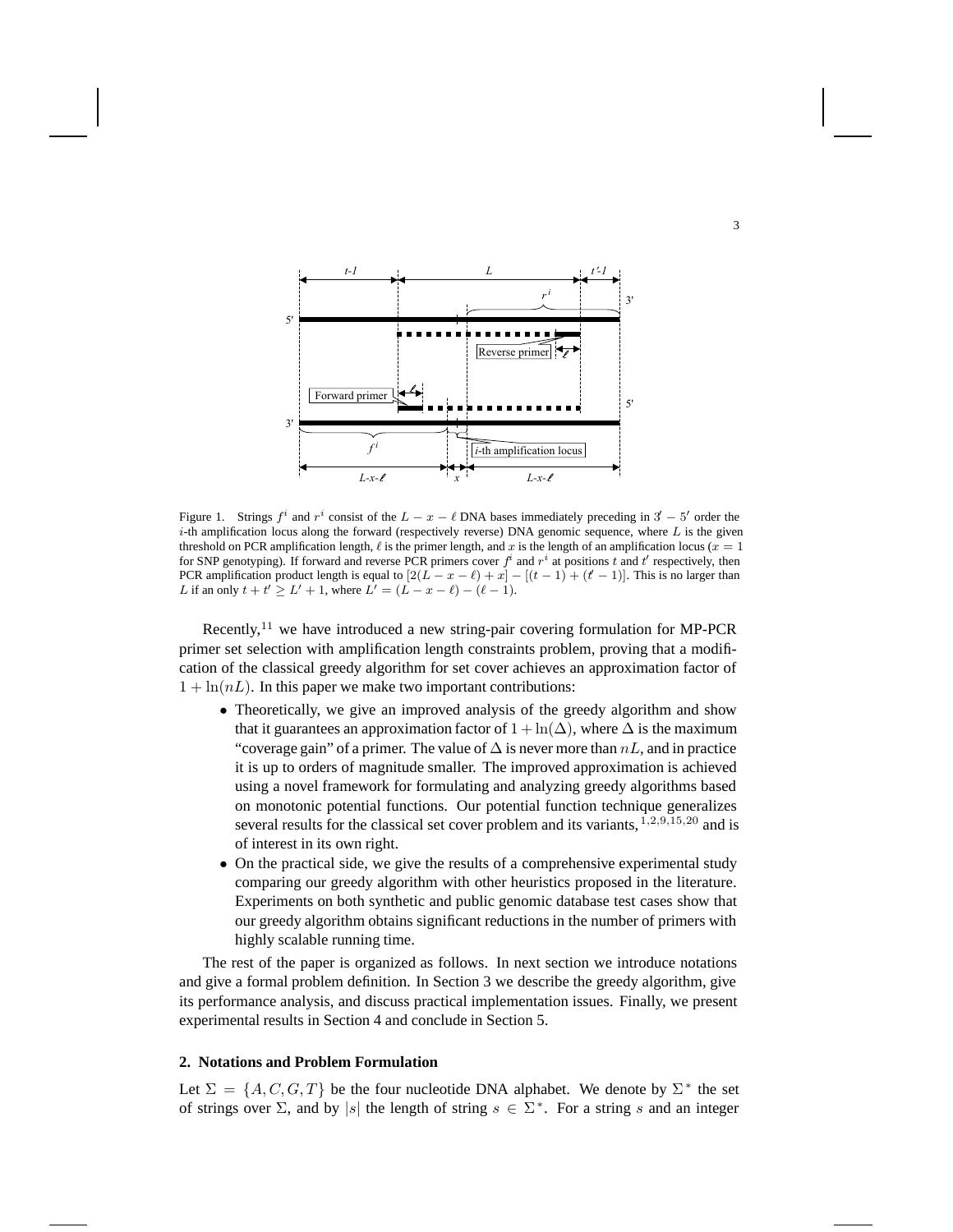4

(1)  $P \leftarrow \emptyset$ (2) While  $\Phi(P) < n(L'+1)$  do (a) Find a primer  $p \notin P$  maximizing  $\Phi(P \cup \{p\}) - \Phi(P)$ (b)  $P \leftarrow P \cup \{p\}$ (3) Return  $P$ 

Figure 2. The generic greedy algorithm.

 $1 \leq t \leq |s|$ , we denote by  $s[1..t]$  the prefix of length t of s. We use  $\ell$  to denote the required primer length,  $L$  to denote the given threshold on PCR amplification length, and  $n$ to denote the number of amplification loci. We say that primer  $p = p_1 p_2 \dots p_\ell$  *hybridizes* (or *covers*) string  $s = s_1 s_2 ... s_m$  at position  $t \leq m - \ell + 1$  if  $s_t s_{t+1} ... s_{t+\ell-1}$  is the reversed Watson-Crick complement of p, i.e., if  $s_{t+j}$  is the Watson-Crick complement of  $p_{\ell-j}$  for every  $0 \le j \le \ell - 1$ .

For each  $i \in \{1, \ldots, n\}$ , we denote by  $f^i$  (respectively  $r^i$ ) the string preceding the substitution locus in  $3' - 5'$  order in the forward (respectively reverse) DNA genomic amplification locus in  $3' - 5'$  order in the forward (respectively reverse) DNA genomic sequence where potentially useful primer binding may occur. More precisely, if the length of the amplification locus is denoted by  $x (x = 1$  for SNP genotyping), then  $f^i$  and  $r^i$ consist of the  $L - x - \ell$  DNA bases immediately preceding in  $3' - 5'$  order the *i*-th amplification locus along the forward (respectively reverse) DNA genomic sequence. Note that a primer can hybridize  $f^i$  (respectively  $r^i$ ) only at positions t between 1 and L', where  $I' = (I - x - \ell) - (\ell - 1)$ . Simple arithmetic shows that two primers that hybridize to  $f^i$  $L' = (L - x - \ell) - (\ell - 1)$ . Simple arithmetic shows that two primers that hybridize to f<sup>i</sup> and  $r^i$  at positions t and t' lead to an amplification product of length at most L if and only if  $t + t' \geq L' + 1$  (see Figure 1, and note that  $f^i$  and  $r^i$ , and hence hybridization positions, are indexed in the respective  $3' - 5'$  orders i.e., they increase when moving towards the are indexed in the respective  $3' - 5'$  orders, i.e., they increase when moving towards the amplification locus).

A set of primers P is said to be an L*-restricted primer cover* for the pairs of sequences  $(f, r), i = 1, ..., n$ , it, for every  $i = 1, ..., k$ , there exist primers  $p, p \in P$  (not necessarily distinct) and integers  $t, t' \in \{1, ..., L - \ell + 1\}$ , such that the following conditions are simultaneously satisfied  $(f^i, r^i)$ ,  $i = 1, \ldots, n$ , if, for every  $i = 1, \ldots, k$ , there exist primers  $p, p' \in P$  (not necesare simultaneously satisfied

- (1) p hybridizes at position t of  $f^i$
- (2) p' hybridizes at position  $t'$  of  $r^i$
- (3)  $t + t' \geq L' + 1$

The *minimum primer set selection problem with amplification length constraints* (MPSS-L) is defined as follows: Given primer length  $\ell$ , amplification length upperbound L, and n pairs of sequences  $(f^i, r^i)$ ,  $i = 1, ..., n$ , find a minimum size L-restricted primer cover<br>consisting of primers of length  $\ell$ pairs of sequences  $(f^*, r^*)$ ,  $i =$ <br>consisting of primers of length  $\ell$ .

## **3. The Greedy Algorithm**

It is useful to view MPSS-L as a generalization of the partial set cover problem,  $^{20}$  in which one must cover a certain fraction of the total number of elements of a ground set using the the minimum number of given subsets. In MPSS-L the elements to be covered are the  $2nL'$  non-empty prefixes in  $\{f^i[1..j], r^i[1..j] \mid 1 \le i \le n, 1 \le j \le L'\}$ . Each<br>primar n corresponds to the set of all prefixes  $f^i[1-i]$  ( $x^i[1-i]$ ) for which n by bridizes to the znt non-empty prefixes in  $\{f^i[1..j], r^i[1..j] \mid 1 \le i \le n, 1 \le j \le L\}$ . Each primer p corresponds to the set of all prefixes  $f^i[1..j]$  ( $r^i[1..j]$ ) for which p hybridizes to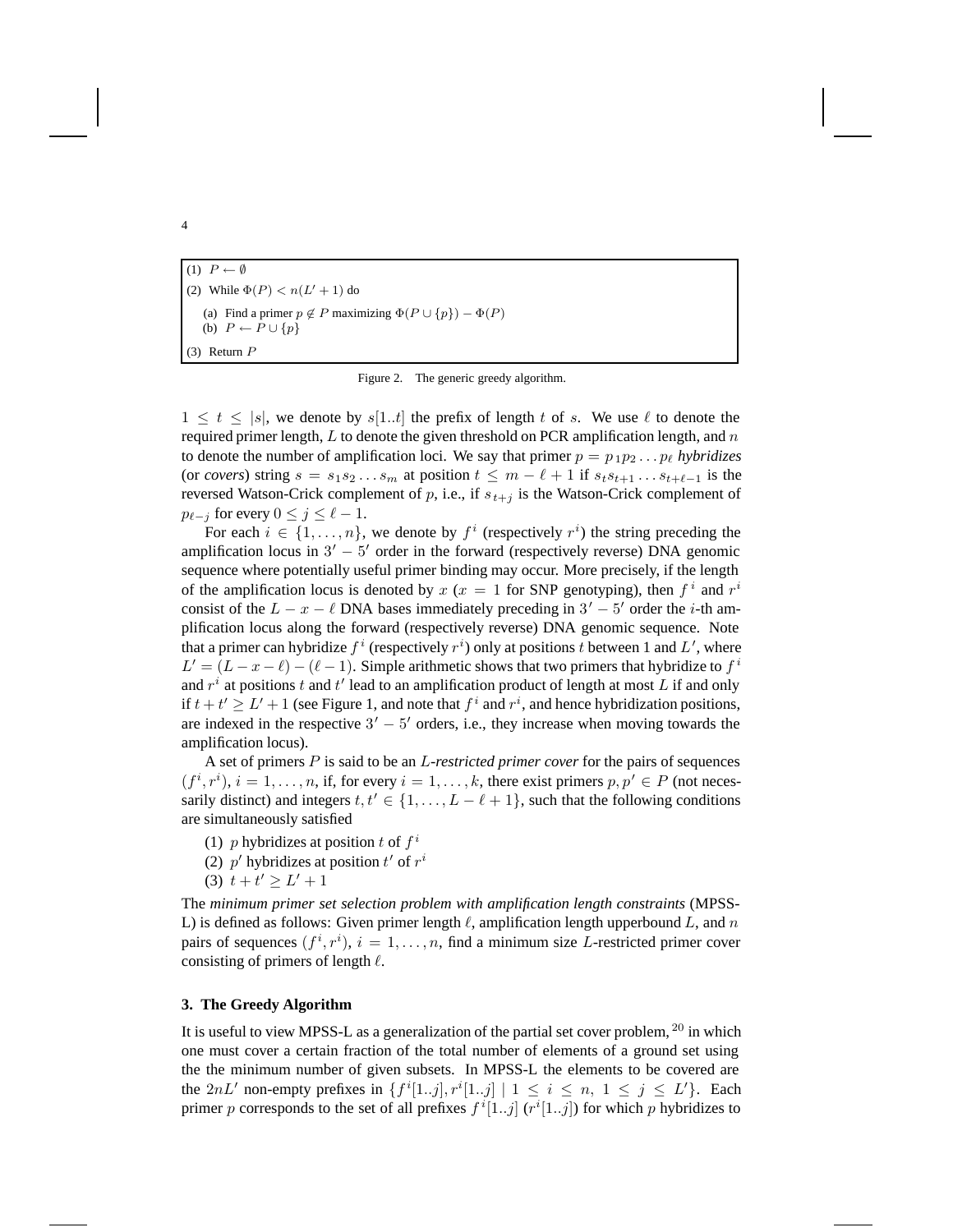$f^i$  (respectively  $r^i$ ) at a position  $t \geq j$ . The objective is to choose the minimum number of primary that cover at least  $I' + 1$  of the 2 $I'$  elements of each set  $f f^{i[1-j]}$   $r^{i[1-j]} + 1 \leq j$ primers that cover at least  $L' + 1$  of the  $2L'$  elements of each set  $\{f^i[1..j], r^i[1..j] \mid 1 \leq i < I'\}$  $j \leq L'$ .<br>For a

For a set of primers P, let  $\Phi_i(P)$  denote the minimum between  $L' + 1$  and the number of prefixes of  $\{f^i[1..j], r^i[1..j] \mid 1 \leq j \leq L'\}$  covered by at least one primer in P. Also,<br>let  $\Phi(P) = \sum^n \Phi(P)$ . The following properties of the integer valued set function  $\Phi$  are Following properties of the integer valued set function  $\Phi$  are<br>let  $\Phi(P) = \sum_{i=1}^{n} \Phi_i(P)$ . The following properties of the integer valued set function  $\Phi$  are<br>immediate. immediate:

 $(A1) \quad \Phi(\emptyset) = 0$ 

(A2)  $\Phi(P) = n(L' + 1)$  if and only if P is a feasible MPSS-L solution

(A3)  $\Phi$  is a non-decreasing set function, i.e.,  $\Phi(P) \ge \Phi(P')$  whenever  $P \supseteq P'$ , and, furthermore, for every P such that  $\Phi(P) \le n(I'+1)$ , there exists  $n \notin P$  such that furthermore, for every P such that  $\Phi(P) < n(L'+1)$ , there exists  $p \notin P$  such that  $\Phi(P \cup \{p\}) > \Phi(P)$ 

Properties (A1)–(A3) suggest using  $\Phi(\cdot)$  as a measure of the progress towards feasibility, and employing the generic greedy algorithm in Figure 2 to solve MPSS-L. The greedy algorithm starts with an empty set of primers and then iteratively adds the primer that gives the largest increase in  $\Phi$  until reaching feasibility. By (A1)-(A3) this algorithm will end in a finite number of steps and will return a feasible MPSS-L solution.

Let us denote by  $\Delta(p, P)$  the increase in  $\Phi$  (also referred to as the "gain") obtained by adding primer p to set P, i.e.,  $\Delta(p, P) = \Phi(P \cup \{p\}) - \Phi(P)$ . By (A3), it follows that the gain function  $\Delta$  is non-negative. It is easy to verify that  $\Delta$  is also monotonically non-increasing in the second argument, i.e.,

(A4)  $\Delta(p, P) \ge \Delta(p, P')$  for every primer p and primer sets  $P \subseteq P'$ 

**Theorem 3.1.** *Let*  $\Delta = \max_{p,P} \Delta(p,P)$ . *The greedy algorithm in Figure 2 returns an* L-restricted primer cover of size at most  $1 + \ln \Delta$  *times larger than the optimum.* 

**Proof.** We begin with some additional notations. Let  $P^* = \{p_1^*, p_2^*, \ldots, p_k^*\}$  be an optimum MPSS-L solution and let  $P = \{p_1, p_2, \ldots, p_k\}$  be the solution returned by the timum MPSS-L solution and let  $P = \{p_1, p_2, \ldots, p_g\}$  be the solution returned by the greedy algorithm, the latter one with primers indexed in the order in which they are selected by the algorithm. Let  $\Phi_i^j = \Phi({p_1^*, \ldots, p_i^*} \cup {p_1, \ldots, p_j})$ ,  $\Delta_i^j = \Phi_i^j - \Phi_i^{j-1}$ , and  $\delta^j = \Phi_j^j - \Phi_j^{j-1}$ .  $\delta_i^j = \Phi_i^j - \Phi_{i-1}^j$ . Note that, by (A4) and (A2),  $\Delta_0^j \ge \Delta_1^j \ge \ldots \ge \Delta_k^j = 0$  for every  $0 \le i \le a$  and  $\delta^0 > \delta^1 > \delta^g = 0$  for every  $0 \le i \le k$ . Furthermore, note that  $0 \le j \le g$ , and  $\delta_i^0 \ge \delta_i^1 \ge \ldots \ge \delta_i^g = 0$  for every  $0 \le i \le k$ . Furthermore, note that  $\Delta_i^j \ge \delta_i^{j-1}$  for every  $1 \le i \le k$  and  $1 \le i \le g$ . Indeed  $\Delta_i^j$  is the gain achieved by the  $\Delta_0^j \geq \delta_i^{j-1}$  for every  $1 \leq i \leq k$  and  $1 \leq j \leq g$ . Indeed,  $\Delta_0^j$  is the gain achieved by the greedy algorithm when selecting primar  $n_i$ . This gain must be at least  $\Delta(n^*)$  for  $n_i = n_i + 1$ . greedy algorithm when selecting primer  $p_j$ . This gain must be at least  $\Delta(p_i^*, \{p_1, ..., p_{j-1}\})$ <br>since the greedy algorithm selects the primer with maximum gain in each iteration. Finally since the greedy algorithm selects the primer with maximum gain in each iteration. Finally, by (A4),  $\Delta(p_i^*, \{p_1, ..., p_{j-1}\}) \ge \Delta(p_i^*, \{p_1, ..., p_{j-1}\} \cup \{p_1^*, ..., p_{i-1}^*\}) = \delta_i^{j-1}$ .<br>To analyze the size of the solution produced by the greedy algorithm, we use a c

To analyze the size of the solution produced by the greedy algorithm, we use a charging scheme in which a certain cost is assigned to each primer in the optimal solution for every greedy primer. More precisely, the cost charged to  $p_i^*$  by the greedy primer  $p_j$  is

$$
c_i^j = \begin{cases} \ln(\delta_i^{j-1}) - \ln(\delta_i^j), \text{ if } \delta_i^{j-1} \ge \delta_i^j > 0\\ \ln(\delta_i^{j-1}) + 1, \quad \text{ if } \delta_i^{j-1} > \delta_i^j = 0\\ 0, \quad \text{ if } \delta_i^{j-1} = \delta_i^j = 0 \end{cases}
$$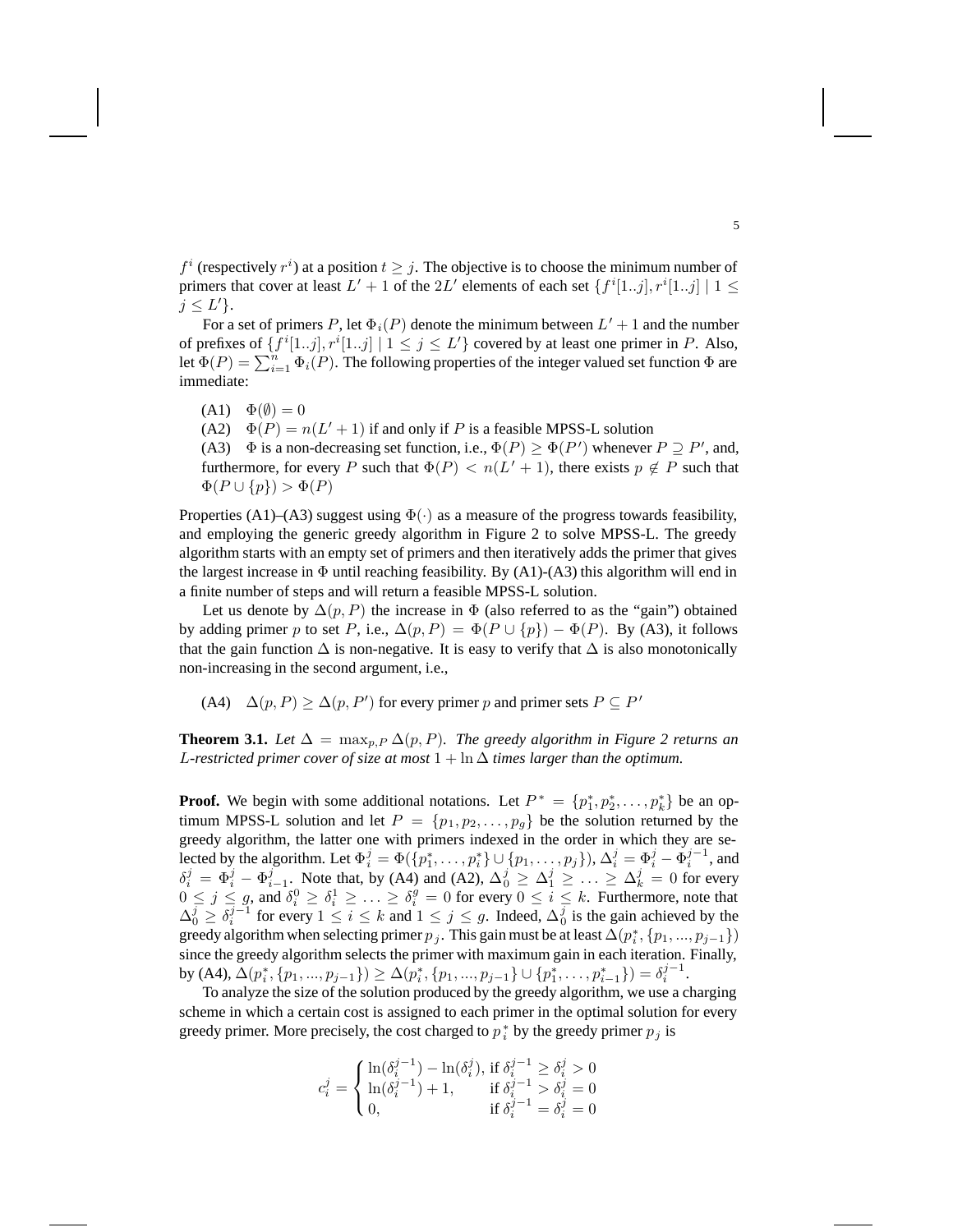

Figure 3. A graphical illustration of the cost lower-bound used in the proof of Theorem 3.1 for  $\zeta_i^{-1} \ge \zeta_i^j > 0$ (a), and for  $\delta_i^{j-1} > \delta_i^j = 0$  (b). In each case,  $c_i^j$  is equal to the area shaded under the curve min $\{1, 1/x\}$ . Since  $\Delta_0^j \ge \delta_i^{j-1}$ , the shaded area is larger than the area of a rectangle with width  $\delta_i^{j-1} - \delta_i^j$  and height  $1/\Delta_0^j$ .

Notice that the total cost charged to optimal primer  $p_i^*, \sum_{j=1}^g c_i^j$ , is a telescopic sum equal to  $1 + \ln(5^0) \le 1 + \ln \Delta$ . Hence, the example set is at most  $h(1 + \ln \Delta)$ . To prove the to  $1 + \ln(\delta_i^0) \le 1 + \ln \Delta$ . Hence, the overall cost is at most  $k(1 + \ln \Delta)$ . To prove the approximation factor of  $1 + \ln \Delta$  it suffices to prove that we charge at least one unit of cost for each greedy primer. Indeed, consider a fixed  $j \in \{1, ..., g\}$ . Since  $\Delta_0^j \ge \delta_i^{j-1}$ , it follows that follows that

$$
c_i^j \geq \frac{\delta_i^{j-1} - \delta_i^j}{\Delta_0^j}
$$

 $\Delta_0^2$ <br>for every  $1 \le i \le k$  (see Figure 3). Using that  $\delta_i^{j-1} - \delta_i^j = \Delta_j^{i-1} - \Delta_j^i$  and  $\Delta_j^k = 0$  gives

$$
\sum_{i=1}^k c_i^j \ge \sum_{i=1}^k \frac{\Delta_j^{i-1} - \Delta_j^i}{\Delta_0^j} =
$$

 $\Box$ 

which completes the proof.

We remark that the value of  $\Delta$  in Theorem 3.1 is much smaller than nL for practical MPSS-L instances, and hence the approximation factor in Theorem 3.1 is tighter than the one we have previously established<sup>11</sup> for the greedy algorithm.

### **3.1.** *Implementation details*

In this section we discuss the details of an efficient implementation of the generic greedy algorithm in Figure 2. First, we note that although there are  $4^\ell$  DNA sequences of length  $\ell$ , no more than  $2nL$  of these sequences (all substrings of length  $\ell$  of the input genomic sequences  $S = \{f^i, r^i \mid 1 \le i \le n\}$  can be used as primers. Our implementation starts<br>by creating a list with all feasible primers by removing substrings that do not meet user. by creating a list with all feasible primers by removing substrings that do not meet userspecified constraints on GC content and melting temperature  $T_m$ ; masking of repetitive elements and more stringent candidate filtering based, e.g., on the sophisticated statistical scoring models developed by Yuryev et al.  $^{22}$  can also be easily incorporated in this preprocessing step. For each remaining primer, we precompute all hybridization positions within the strings of  $S$ . Using this, we can then compute the gain of any feasible primer  $p$ in time  $O(n_p)$ , where  $n_p$  is the number of hybridization positions for p. The primer with maximum gain is then found in step  $2(a)$  of the algorithm by sequentially computing the gain of remaining primers.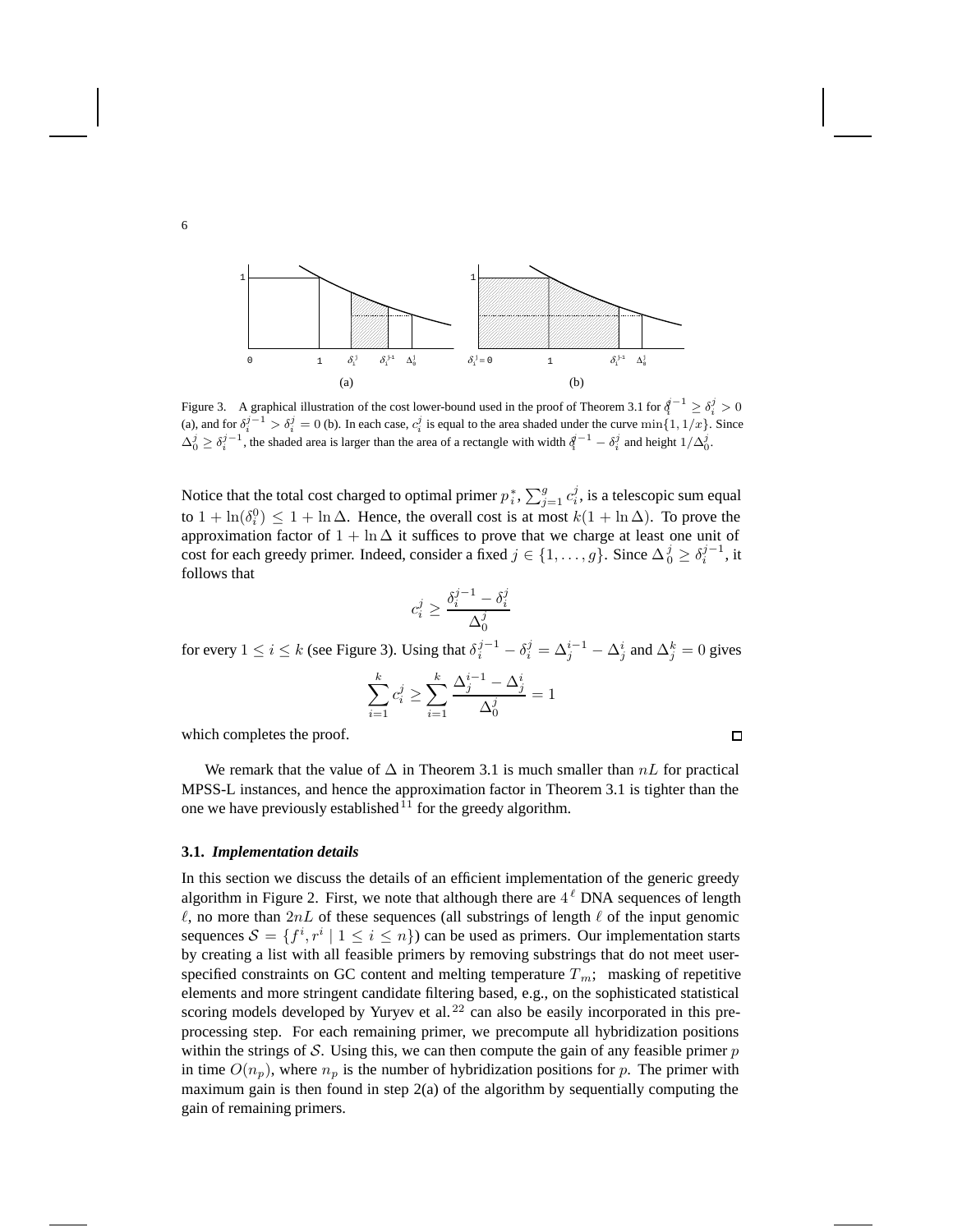In order to speed up the implementation, we use two further optimizations. A feasible primer is called *unique* if it hybridizes only one of the sequences in S. The first optimization is to retain only the unique feasible primer closest to the amplification locus for each  $f^i$  and  $r$ . The number of emminated unique candidate primers greatly depends on primer length  $\ell$ , but is usually a significant fraction of the number of feasible candidate primers. Clearly, removing these primers does not wors  $r<sup>i</sup>$ . The number of eliminated unique candidate primers greatly depends on primer length removing these primers does not worsen the quality of the returned solution.

The second optimization is to adopt a lazy strategy for recomputing primer gains in step 2(a). In first execution of step 2(a) we compute and store the gain for all feasible primers. In subsequent iterations, the gain of a primer is only recomputed if the saved gain is higher than the best gain seen in current iteration. Since gains are monotonically non-increasing, this optimization is not affecting the set of primers returned by the algorithm.

## **4. Experimental Results**

We performed experiments on test cases extracted from the human genome databases as well as simulated test cases. The human genome test cases are regions surrounding 100 known SNPs collected from National Center for Biotechnology Information's genomic databases.<sup>3</sup> Random test cases were generated from the uniform distribution induced by assigning equal probabilities to each nucleotide.

For all experiments we used a bound  $L = 1000$  on the PCR amplification length, and a bound  $\ell$  between 8 and 12 on primer length. Although it has been suggested that such short primers may not be specific enough since they are likely to hybridize to many homologue sites, $8$  we note that hybridization outside the target region will not result in significant amplification unless *two* primers hybridize sufficiently closely to each other, a much less likely event.<sup>6</sup> Indeed, the feasibility of using primers with only 8-12 target specific nucleotides has been experimentally validated by Jordan et al.<sup>10</sup>

We compared the following four algorithms:

- The greedy primer cover algorithm of Pearson et al.  $^{18}$  (G-FIX). In this algorithm the candidate primers are collected from the reverse and forward sequences within a distance of  $L/2$  around the SNP. This ensures that the resulting set of primers meets the product length constraints. The algorithm repeatedly selects the candidate primer that covers the maximum number of not yet covered forward and reverse sequences.
- A naïve modification of G-FIX, which we call G-VAR, in which the candidate primers are initially collected from the reverse and forward sequences within a distance of L around the SNP. The algorithm proceeds by greedily selecting primers like G-FIX, except that when a primer p covers for the first time one of the forward or reverse sequences corresponding to a SNP, say at position  $t$ , we appropriately truncate the opposite sequence to ensure that the final primer cover is L-restricted.
- The greedy approximation algorithm in Figure 2, called G-POT since it makes greedy choices based on the potential function Φ. We implemented the algorithm as described in Section 3.1. However, to facilitate comparison with the other algorithms, in these experiments we did not impose any constraints on the GC content or melting temperature of candidate probes.
- The iterative beam-search heuristic of Souvenir et al.<sup>21</sup> We used the primer-threshold version of this heuristic, MIPS-PT, with degeneracy bound set to 1 and the default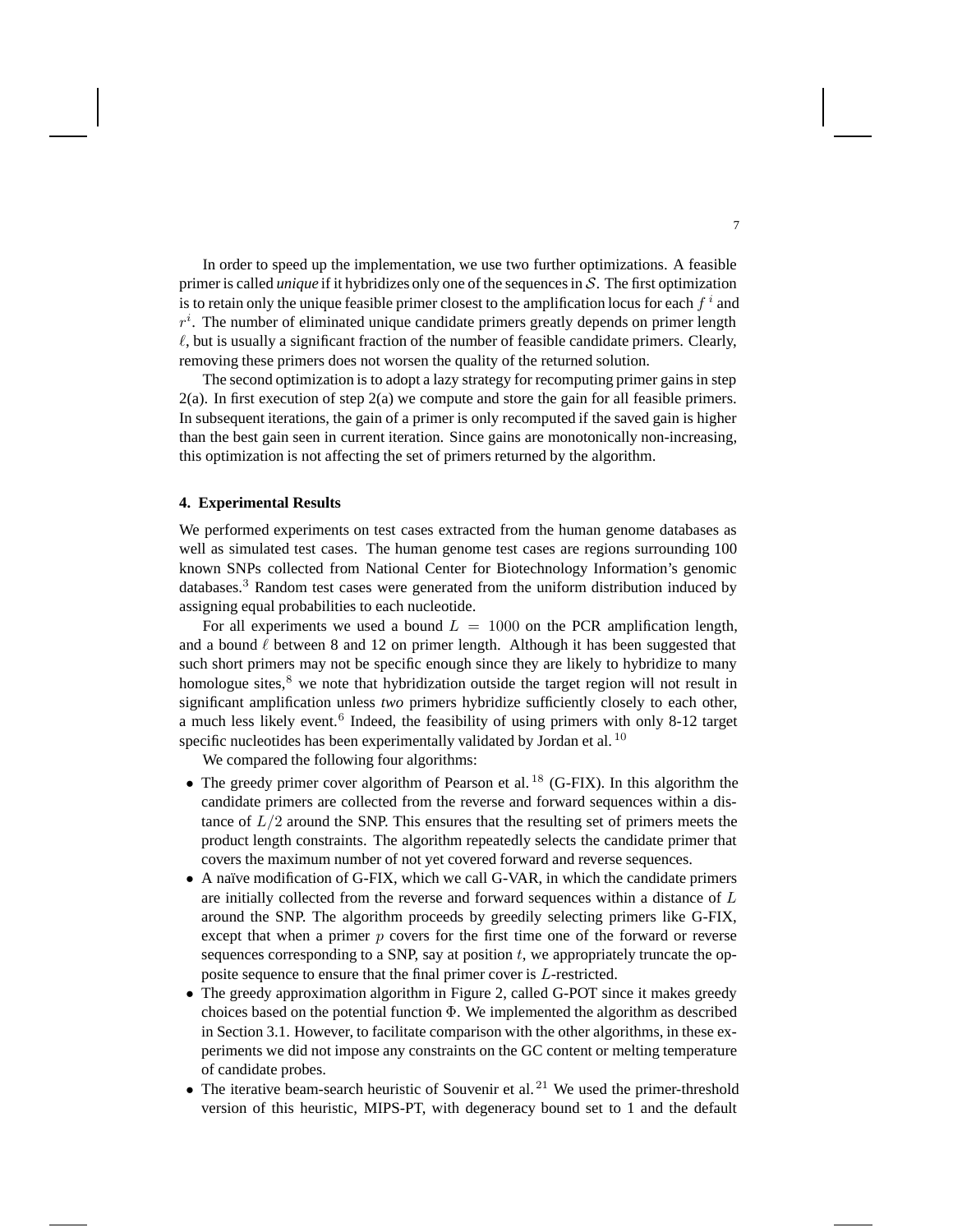| #           |    | $G-FIX$ |      | G-VAR |                                                                         | MIPS-PT |      | G-POT |      |
|-------------|----|---------|------|-------|-------------------------------------------------------------------------|---------|------|-------|------|
| <b>SNPs</b> |    |         |      |       | #Primers CPU sec. #Primers CPU sec. #Primers CPU sec. #Primers CPU sec. |         |      |       |      |
| 50          | 8  | 13      | 0.13 | 15    | 0.30                                                                    | 21      | 48   | 10    | 0.32 |
| 50          | 10 | 23      | 0.22 | 24    | 0.36                                                                    | 30      | 150  | 18    | 0.33 |
| 50          | 12 | 31      | 0.14 | 32    | 0.30                                                                    | 41      | 246  | 29    | 0.28 |
| 100         | 8  | 17      | 0.49 | 20    | 0.89                                                                    | 32      | 226  | 14    | 0.58 |
| 100         | 10 | 37      | 0.37 | 37    | 0.72                                                                    | 50      | 844  | 31    | 0.75 |
| 100         |    | 53      | 0.59 | 48    | 0.84                                                                    | 75      | 2601 | 42    | 0.61 |

Table 1. Results on NCBI test cases for  $\ell = 8, 10, 12$  and  $L = 1000$ .

values for the remaining parameters (in particular, beam size was set to 100).

Table 1 gives the number of primers selected and the running time (in CPU seconds) for the three greedy algorithms and for the iterative beam-search MIPS-PT heuristic on instances extracted from the NCBI repository. G-POT has the best performance on all test cases, reducing the number of primers by up to 24% compared to G-FIX and up to 30% compared to G-VAR. G-VAR performance is neither dominated nor dominating that of G-FIX. On the other hand, the much slower MIPS-PT heuristic has the poorest performance, possibly because is fine-tuned to perform well with higher degeneracy primers.

To further characterize the performance of compared algorithms, in Figure 4(a-c) we plot the average solution quality of the three greedy algorithms versus the number of target SNPs (on a log scale) for randomly generated test cases. MIPS was not included in this comparison due to its prohibitive running time. In order to facilitate comparisons across instance sizes, the size of the primer cover is normalized by the double of the number of SNPs, which is the size of the trivial cover obtained by using two distinct primers to amplify each SNP. Although the improvement is highly dependent on primer length and number of SNPs, G-POT is still consistently outperforming the G-FIX algorithm and, with few exceptions, its G-VAR modification.

Figure 4(d) gives the log-log plot of the average CPU running time (in seconds) versus the number of pairs of sequences for primers of size 10 and randomly generated pairs of sequences. All experiments were run on a PowerEdge 2600 Linux server with 4 Gb of RAM and dual 2.8 GHz Intel Xeon CPUs – only one of which is used by our sequential algorithms – using the same compiler optimization options. The runtime of all three greedy algorithms grows linearly with the number of SNPs, with G-VAR and G-POT incurring only a small factor penalty in runtime compared to G-FIX. This suggests that a robust practical meta-heuristic is to run all three algorithms and return the best of the three solutions found.

## **5. Conclusions**

In this paper we have presented an improved analysis of a simple greedy algorithm for MP-PCR primer set selection with amplification length constraints and experimental results showing that our algorithm obtains significant reductions in the number of primers compared to previous algorithms. A promising approach to further increasing MP-PCR efficiency is the use of *degenerate PCR primers*. <sup>13</sup>,14,<sup>21</sup> A degenerate primer is essentially a mixture consisting of multiple non-degenerate primers sharing a common pattern. Remarkably, degenerate primer cost is nearly identical to that of a non-degenerate primer,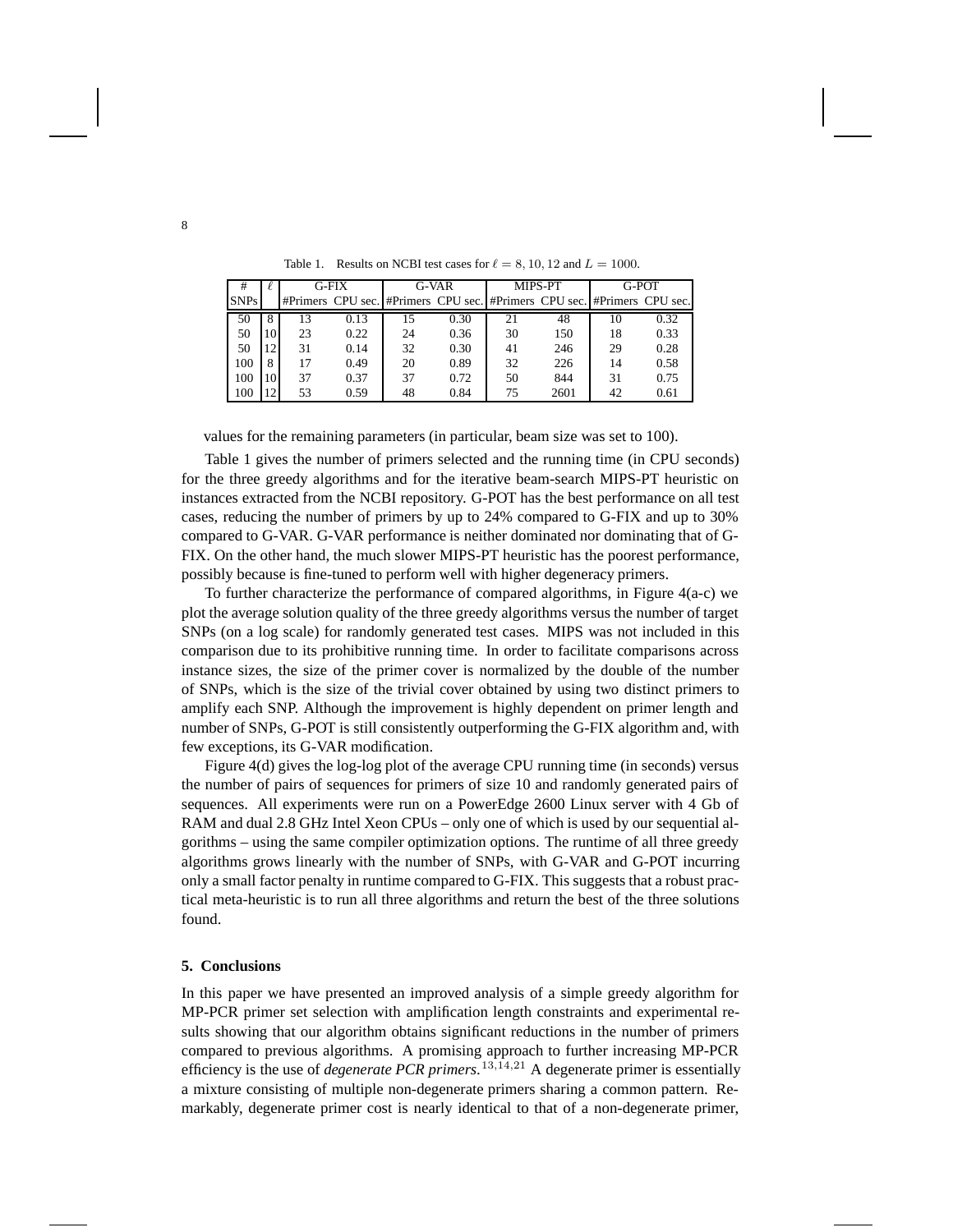

Figure 4. (a)–(c) Performance of the compared algorithms, measured as relative improvement over the trivial solution of using two primers per SNP, for  $\ell = 8, 10, 12, L = 1000$ , and up to 5000 SNPs. (d) Runtime of the compared algorithms for  $\ell = 10, L = 1000$ , and up to 5000 SNPs. Each number represents the average over 10 test cases of the respective size.

since the synthesis requires the same number of steps (the only difference is that one must add multiple nucleotides in some of the synthesis steps). Since degenerate primers may lead to excessive unintended amplification, a bound on the degeneracy of a primer (i.e., the number of distinct non-degenerate primers in the mixture) is typically imposed.  $14,21$ 

Our greedy algorithm extends directly to the problem of selecting, for a given set of genomic loci, a minimum size L-restricted primer cover consisting of degenerate primers with bounded degeneracy. However, even for moderate degeneracy constraints, it becomes impractical to explicitly evaluate the gain function for all candidate primers. Indeed, as remarked by Linhart and Shamir,  $14$  the number of candidate degenerate primers may be as large as  $2nL\binom{k}{\delta}15^{\delta}$ , where *n* is the number of loci, *L* is the PCR amplification length unperbound and  $\delta$  is the number of "degenerate nucleotides" allowed in a primer. To upperbound, and  $\delta$  is the number of "degenerate nucleotides" allowed in a primer. To maintain a practical runtime, one may sacrifice optimality of the greedy choice in step maintain a practical runtime, one may sacrifice optimality of the greedy choice in step 2(a) of the greedy algorithm, using instead approximation algorithms similar to those of Linhart and Shamir<sup>14</sup> for finding degenerate primers guaranteed to have near optimal gain. The analysis in Section 3 can be easily modified to prove the following approximation guarantee for this modification of the greedy algorithm.

**Theorem 5.1.** *Assume that the greedy algorithm in Figure 2 is modified to select in step 2(a) a primer whose gain is within a factor of* α *of the maximum possible gain, for some*